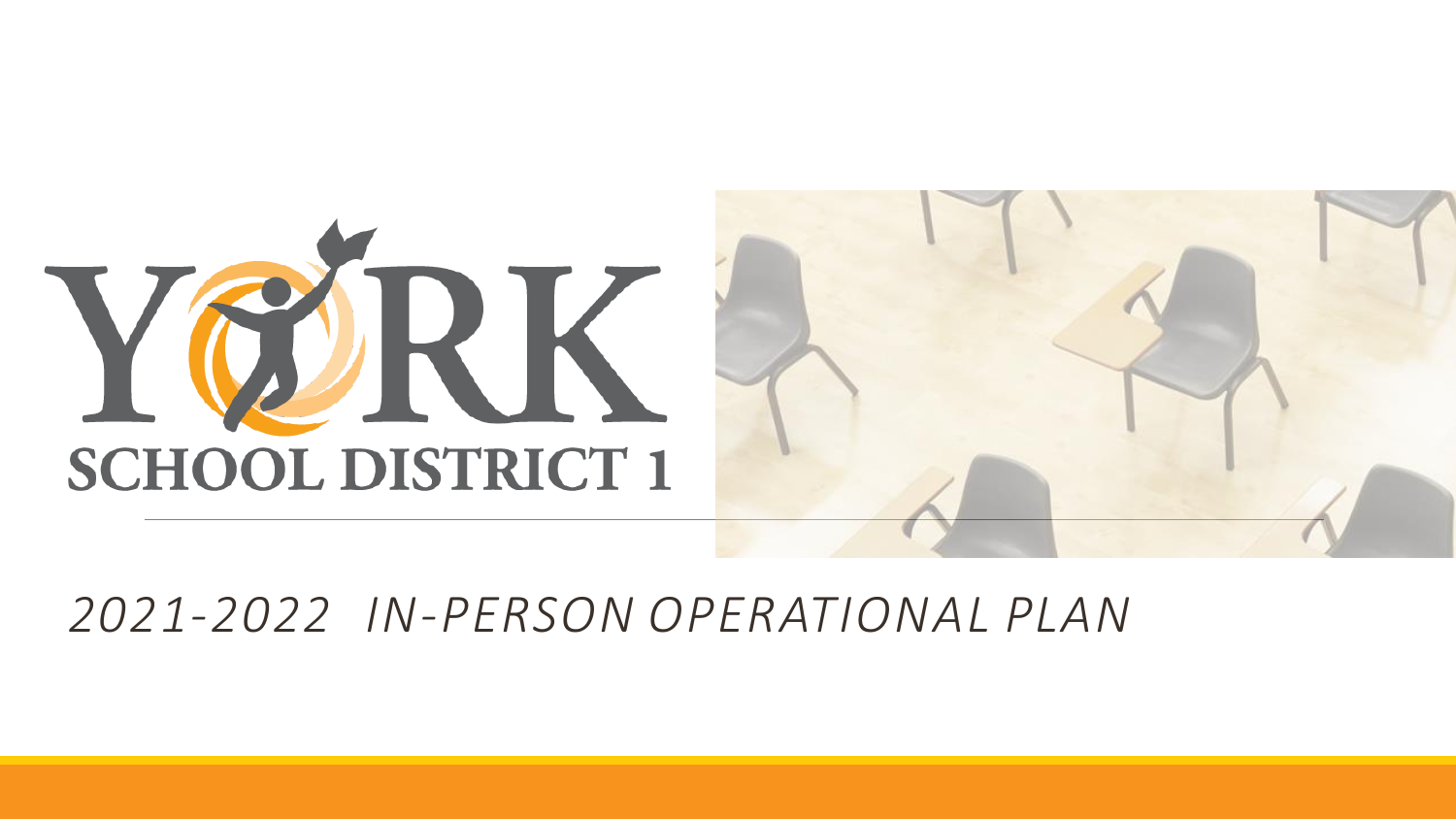# Feedback on YSD1 2021-2022 In Person Operational Plan

**June 2 – June 7:** The District sought public input into 2021-2022 In Person Operational Plan from staff and parents via survey.

**June 8:** A draft of the In Person Instructional Plan for 2021-2022 will be presented to the Board for discussion. Following the Board meeting, the plan will be posted to the district website for feedback.

**July 27:** The board will approve the final 2021-2022 In Person Operational Plan.

**July 28:** The District will communicate the 2021-2022 In Person Operational Plan to the public using website, email, phone calls, and video.

Note: District COVID tracker will remain on the website through 2021-22 and will include active and cumulative positive, isolation, and quarantine numbers by school and district for students and staff.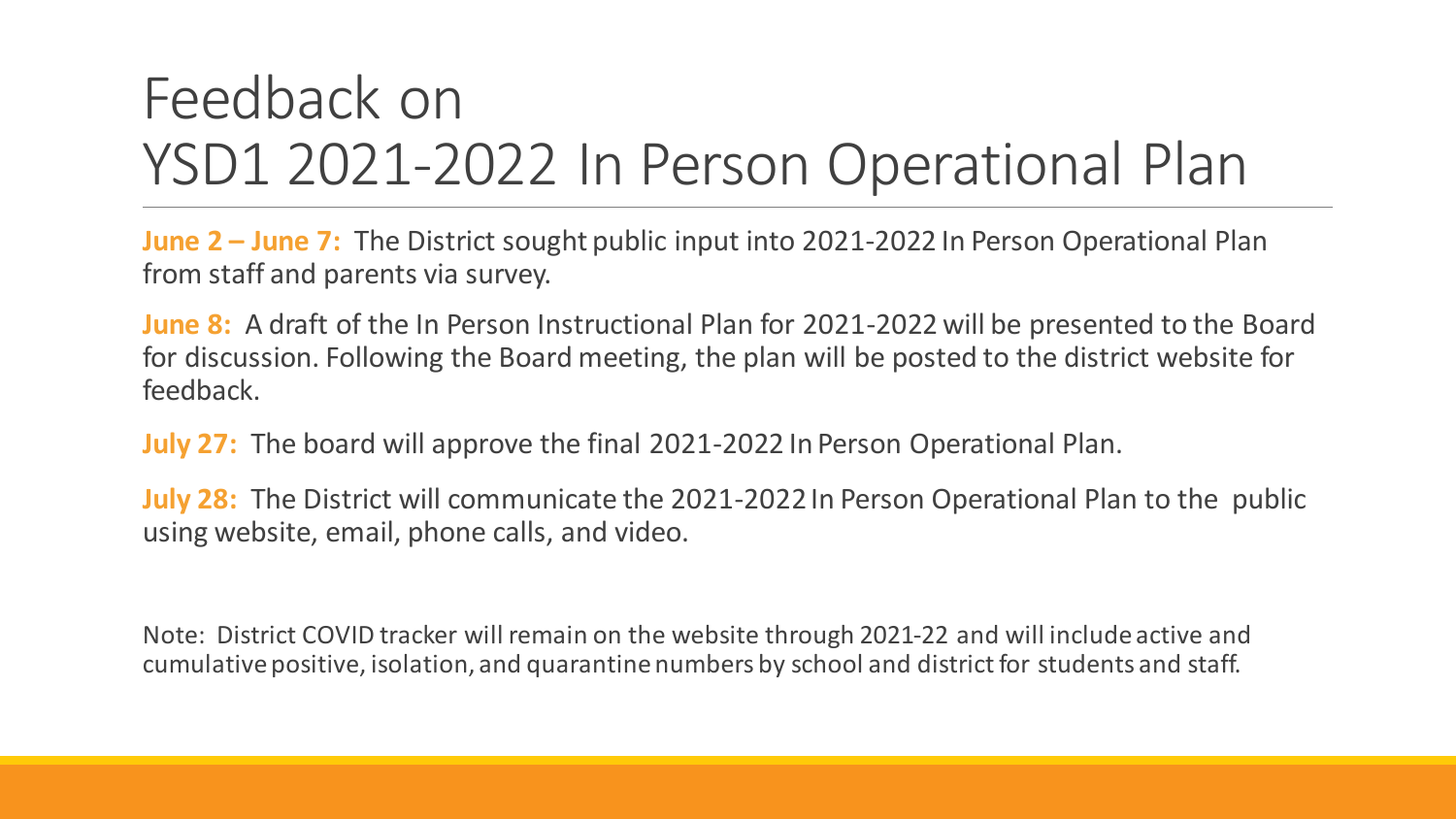# YSD1 Survey Feedback

A total of 622 responses were received as of 6/7/21.

- 300 Parent Responses
- 282 Staff Responses
- 37 Community Member Responses

◦ 3 Other

Reported Levels

- 46% Elementary
- 29% High School
- 25% Middle School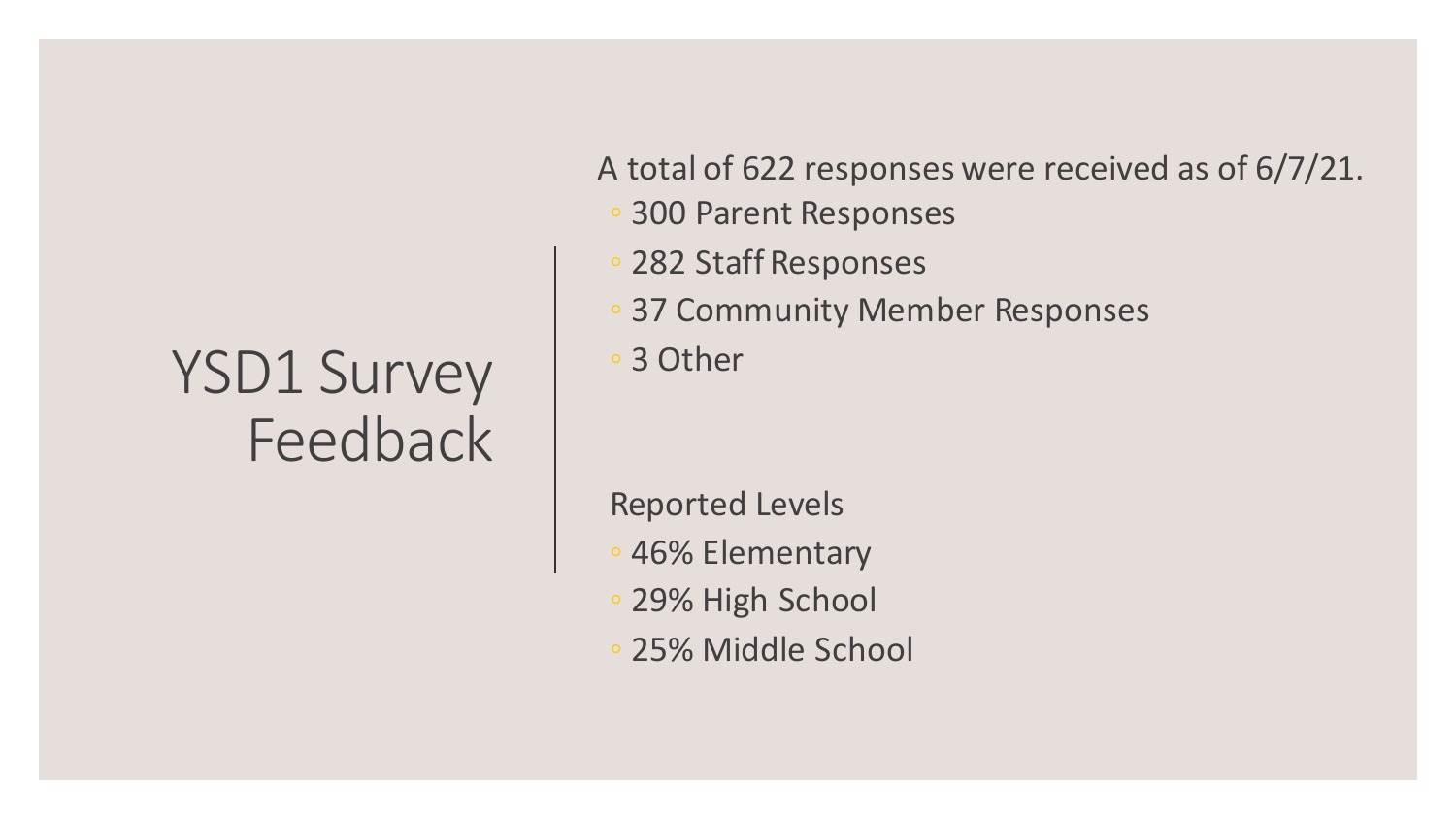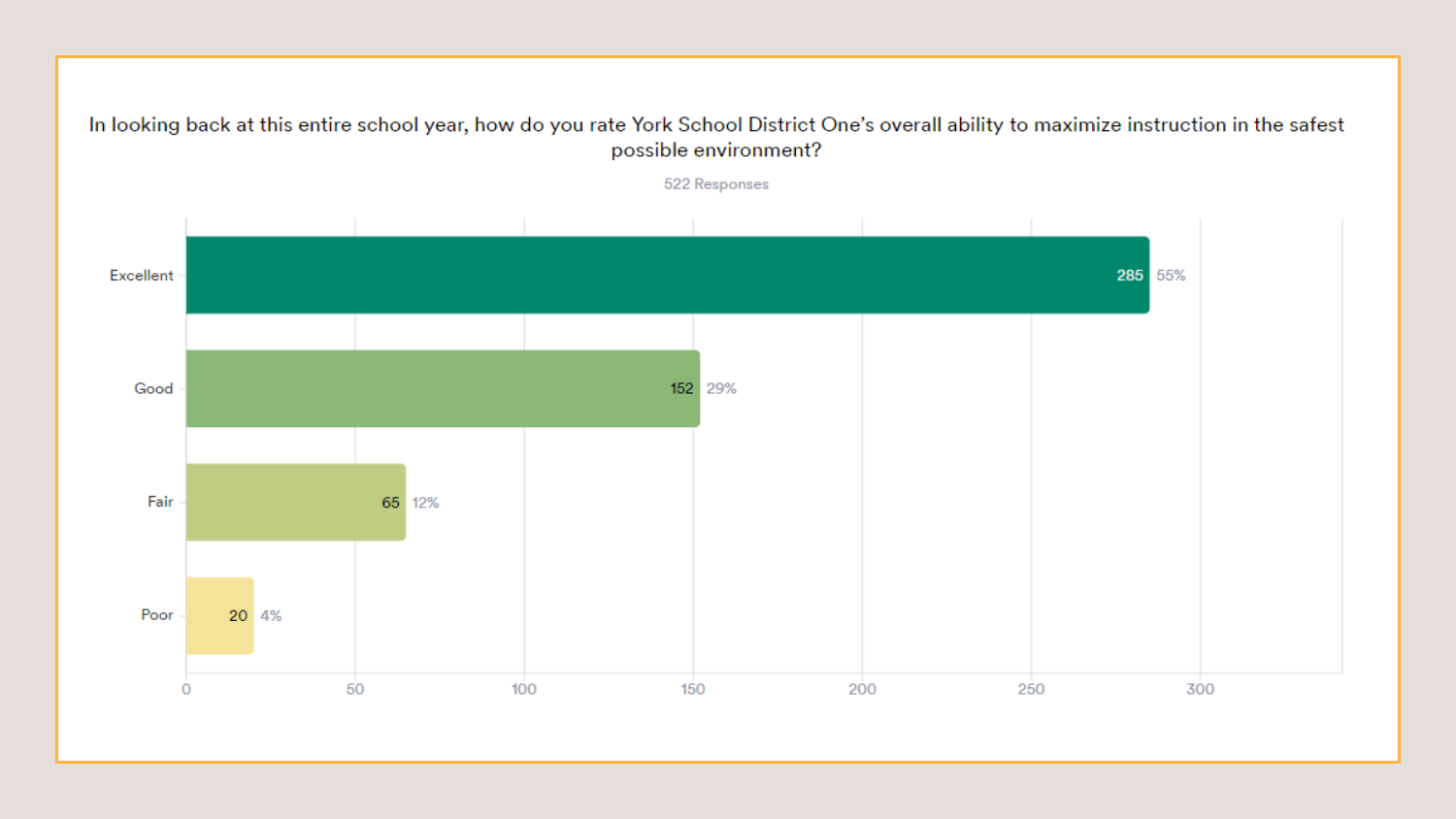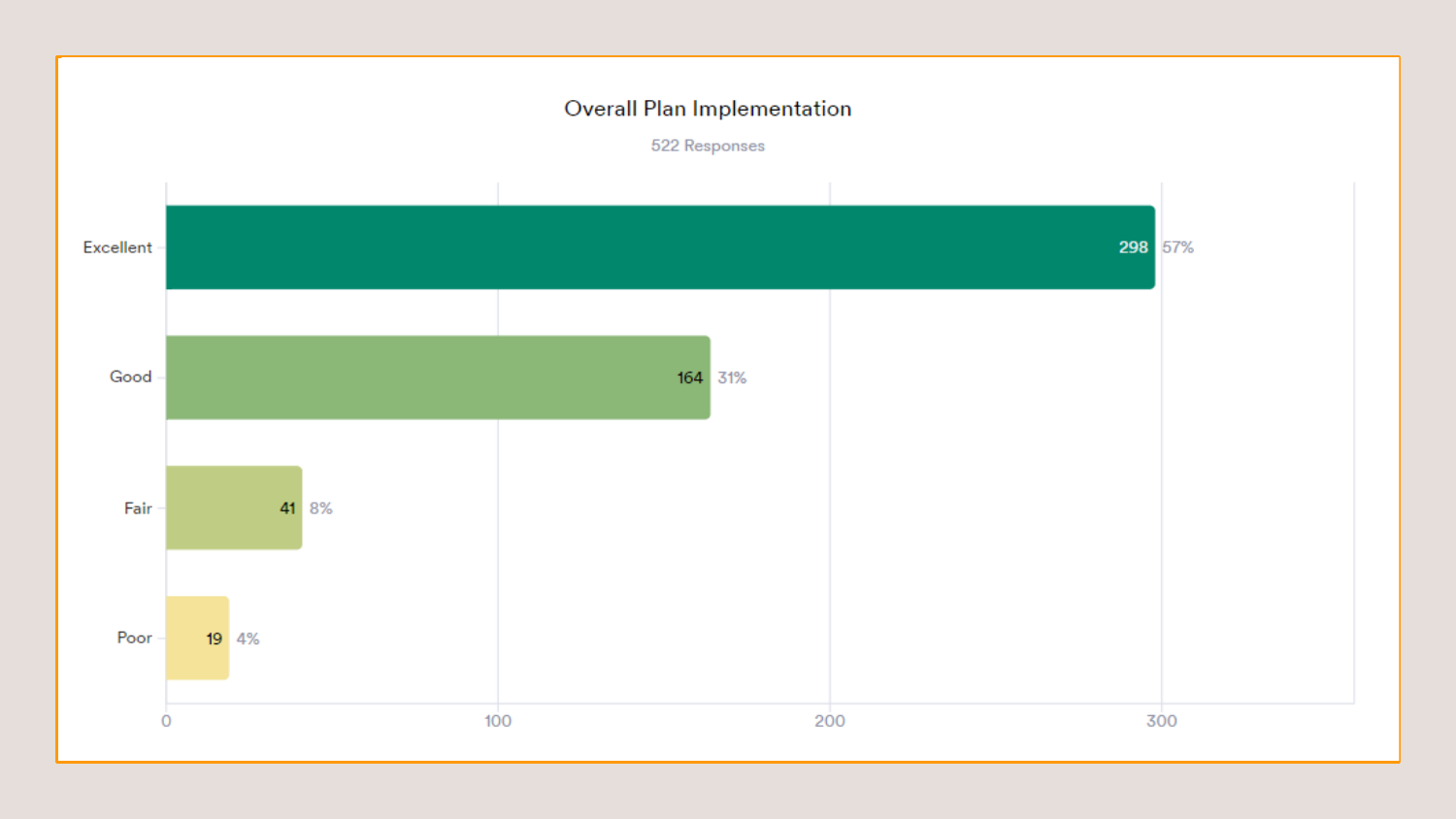Percent of respondents indicating they "Strongly Agree" or "Agree" with each of the following statements:

### **Instructional Mode:**

✓ 82% - Use York School District One data (not York County data) as the lead indicator for determining if COVID-19 spread is increasing or decreasing.

 $\checkmark$  94% - Move as closely to a traditional school model as possible with some strategic safety protocols.

 $\checkmark$  58% - Keep some of the Elementary Cohort Model strategies where classroom set up is in cohorts and student contact with other classes is reduced.

 $\checkmark$  82% - Convert to remote learning at the class or school level when there is an outbreak in a particular classroom or school.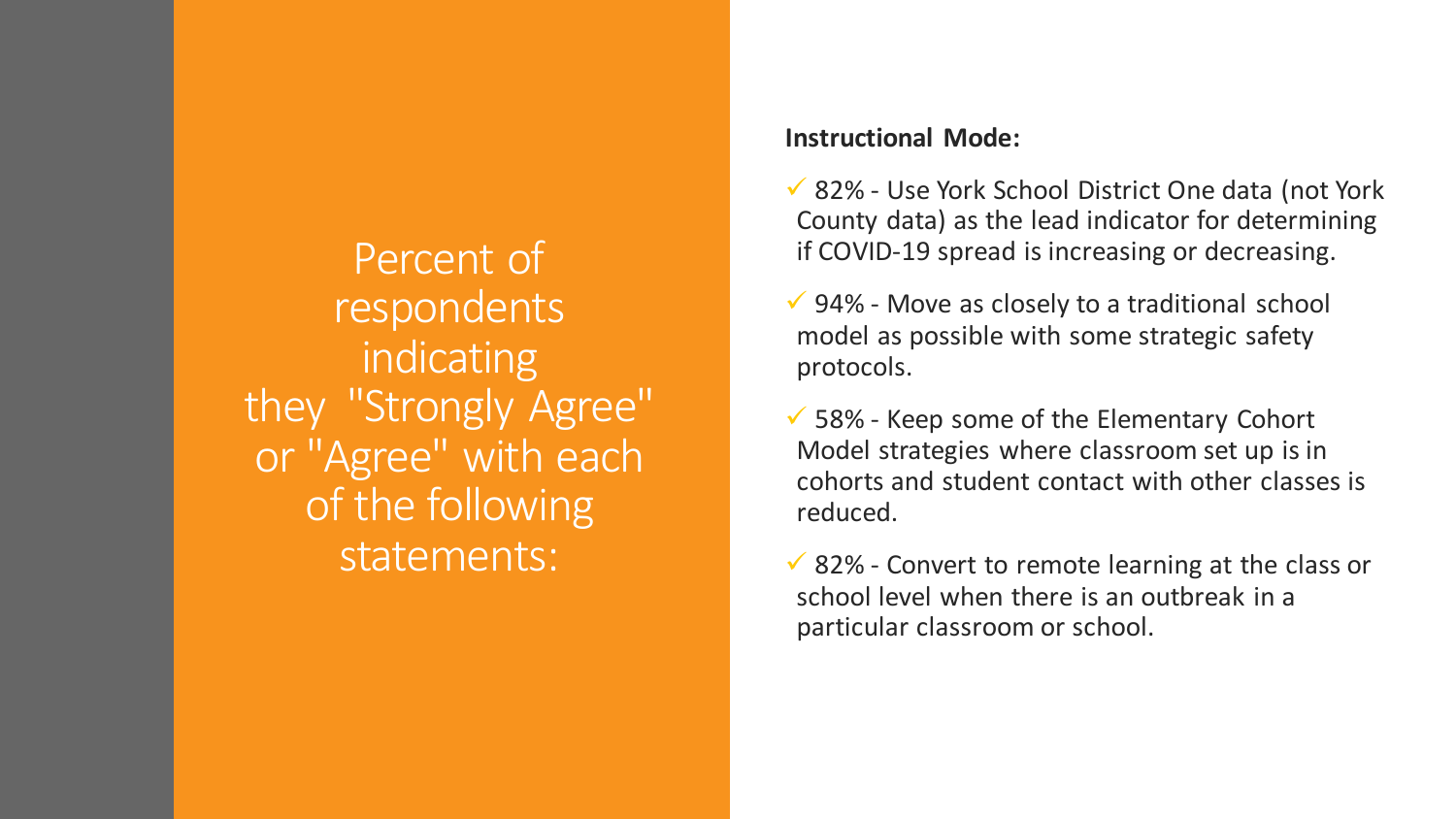Percent of respondents indicating they "Strongly Agree" or "Agree" with each of the following statements:

#### **Contact Tracing, Quarantining, & Isolations:**

- $\checkmark$  95% Require sick or symptomatic students and staff to remain at home.
- $\checkmark$  87% Maintain contact tracing and quarantining with the most up-to-date DHEC guidelines.
- $\checkmark$  84% Implement in-district COVID-19 testing of symptomatic or asymptomatic candidates.

### **Visitors:**

- $\checkmark$  78% Limit (but do not eliminate) visitors inside the school.
- $\checkmark$  63% Require visitors to wear a mask when indoors and social distancing is not possible.
- $\checkmark$  56% Reduce capacity limits for indoor activities.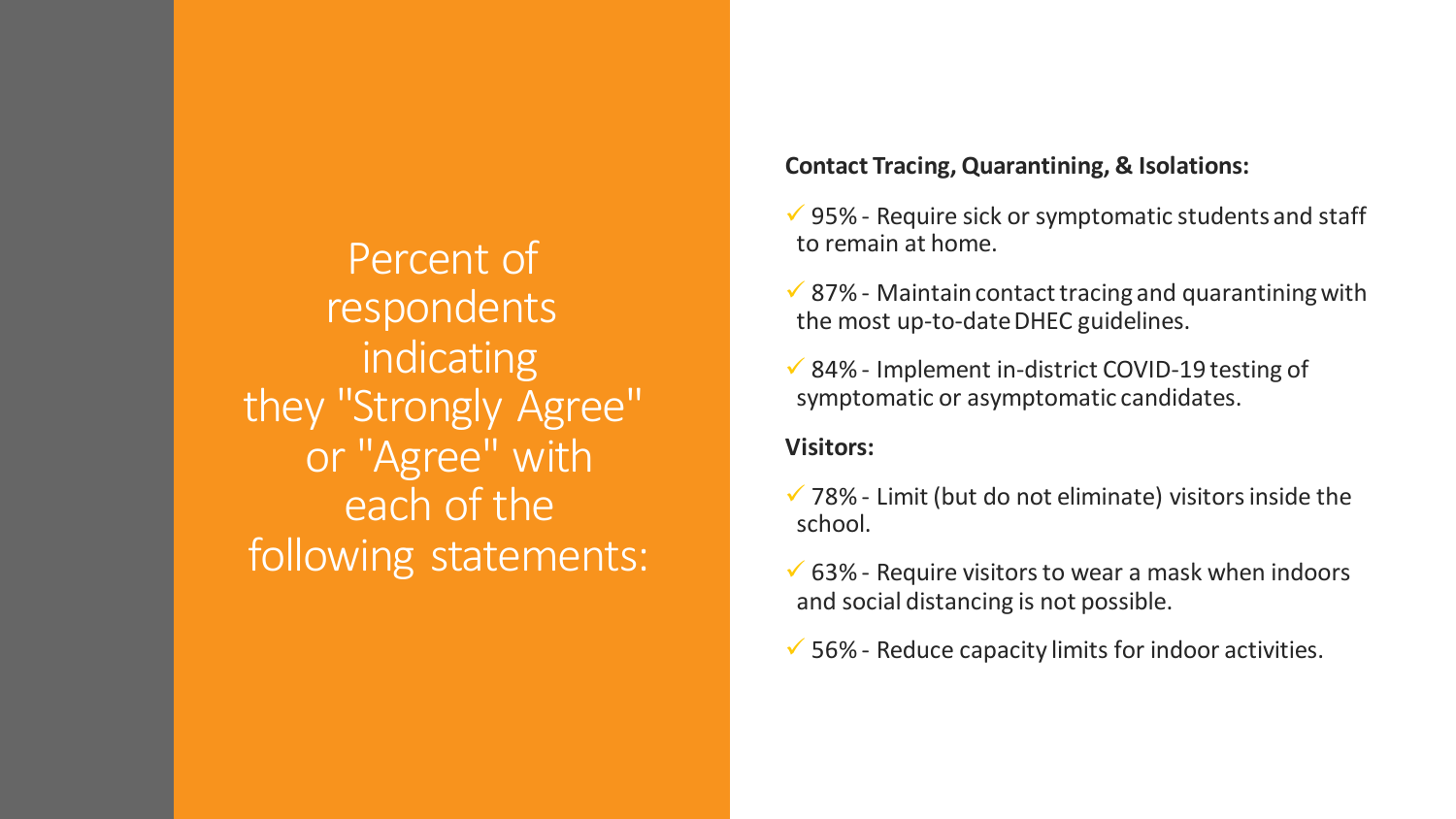Percent of respondents indicating they "Strongly Agree" or "Agree" with each of the following statements:

## **Field Trips and Extracurricular Activities:**

- $\checkmark$  86% Resume day field trips for student groups with some strategic safety protocols.
- $\checkmark$  69% Resume overnight field trips for student groups with some strategic safety protocols.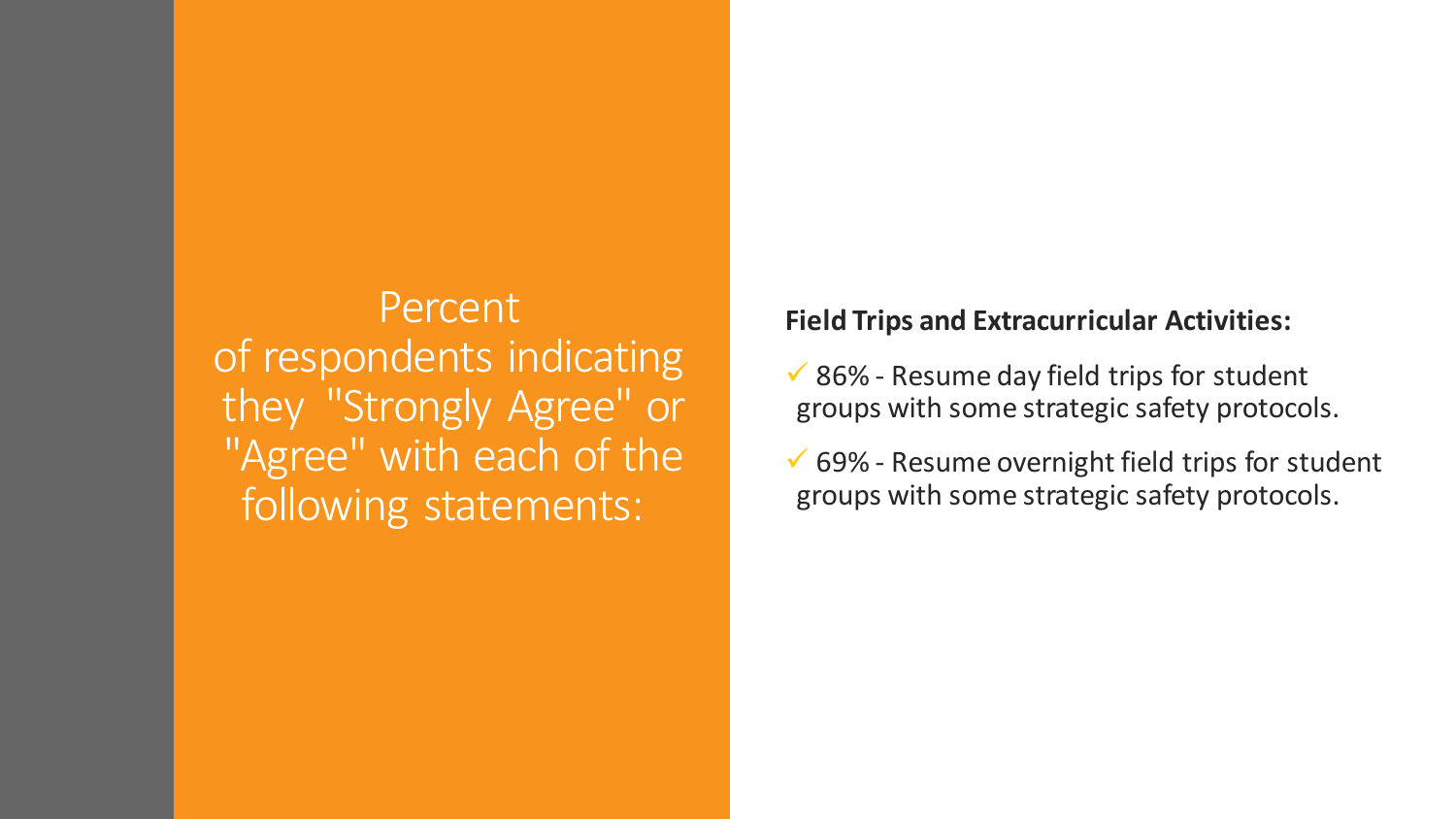## Percent of respondents indicating they "Strongly Agree" or " Agree" with each of the following statements:

### **Social Distancing and Face Shields:**

 $\checkmark$  73% - Keep some access to desk shields for students or parents to choose.

- $\checkmark$  47% Maintain current level of use of desk shields when 6 feet social distancing is not available.
- $\checkmark$  76% Continue mask policy with the opt-out component unless the spread in a classroom or school increases.

## **Hygiene & Cleaning:**

- $\checkmark$  92% Maintain the cleaning of gathering spaces and high-touch surfaces 2-3 times daily.
- $\checkmark$  90% Continue after-hour disinfectant spraying.
- $\checkmark$  97% Provide hand-washing breaks and hand sanitizer supplies in all classrooms.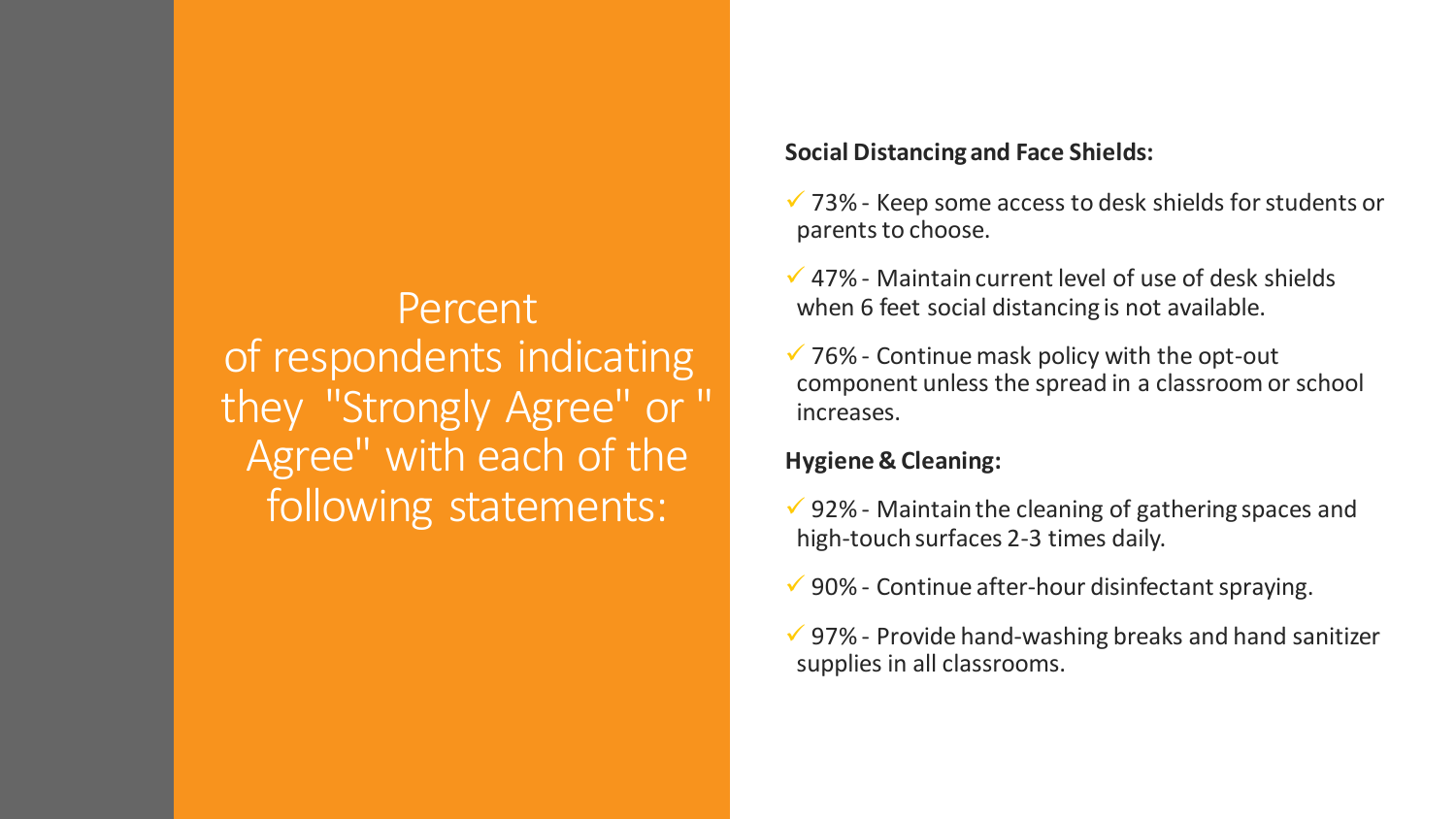Percent of respondents indicating they "Strongly Agree" or " Agree" with each of the following statements:

### **Meal Service:**

- $\checkmark$  68% Reduce student capacity in the cafeteria with additional lunch periods and/or alternate eating locations.
- $\checkmark$  77% Use pre-packaged utensils and staff service of food to students.

### **Transportation:**

 $\checkmark$  55% - Reduce the capacity on buses per State guidelines.

### **Communication:**

 $\checkmark$  88% - Use the COVID-19 Dashboard to communicate school and district level COVID-19 positive cases, quarantines, and isolations to public daily.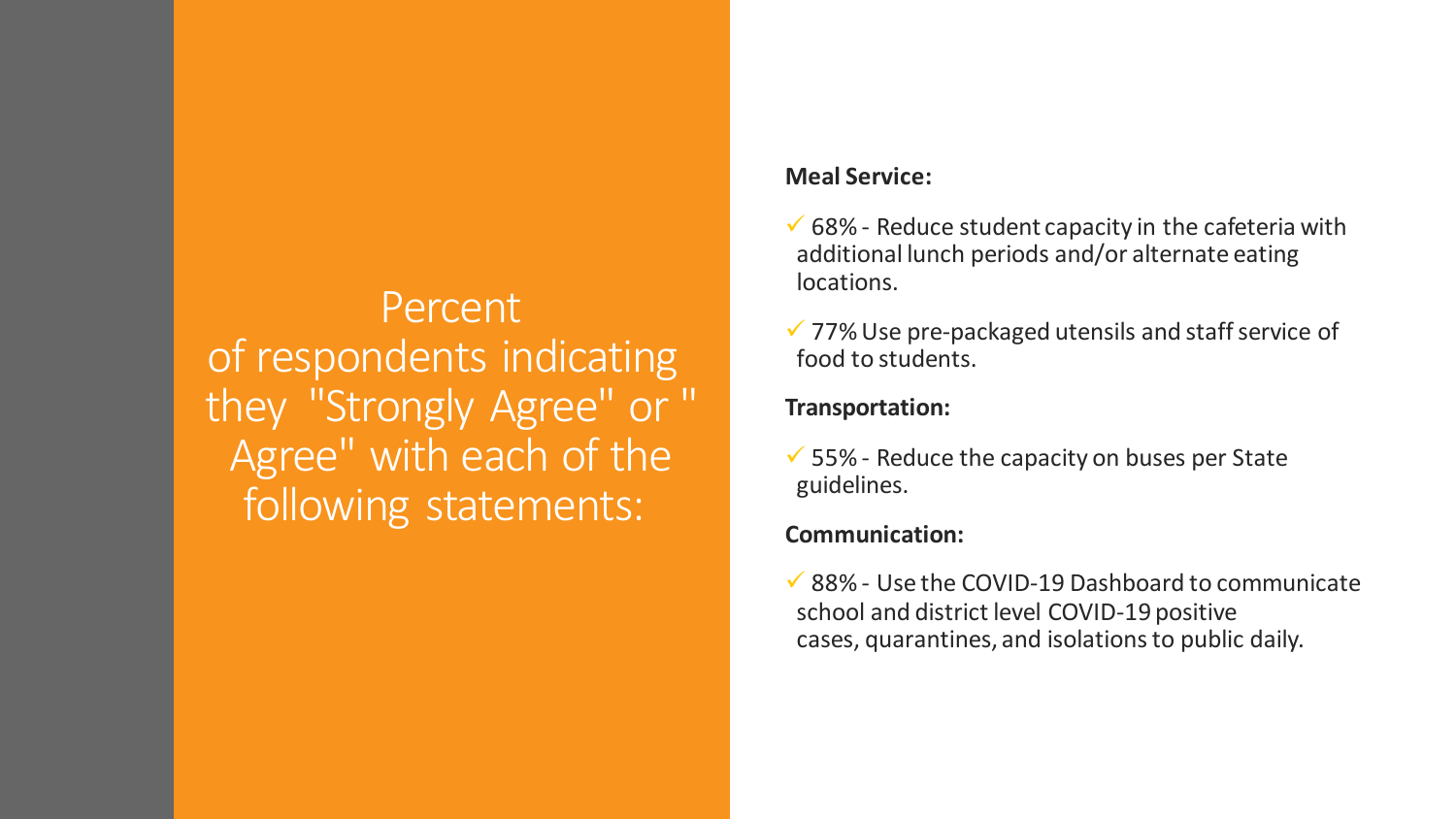# In-Person Operational Plan Considerations

❖The district will begin the 2021-2022 school year in a 5-day in person instructional model and will announce **two weeks prior**to the school opening date if there is a needed change in the instructional model.

❖The district will continue to evaluate and review number of positive COVID-19 cases and quarantines within the District, the York One attendance zone, and York County. Given any change to this information, the model of instruction is subject to change.

❖YSD1 strongly recommends the wearing of face coverings by students and staff. The mask policy of YSD1 will remain in place with an Opt-Out option for students and staff.

❖Current CDC guidelines include social distancing of 3 feet with the wearing of masks and the use of plexiglass in the classrooms; or 6 feet social distancing with the wearing of masks and no plexiglass. This protocol will be periodically reevaluated based on the most current DHEC and/or CDC guidelines.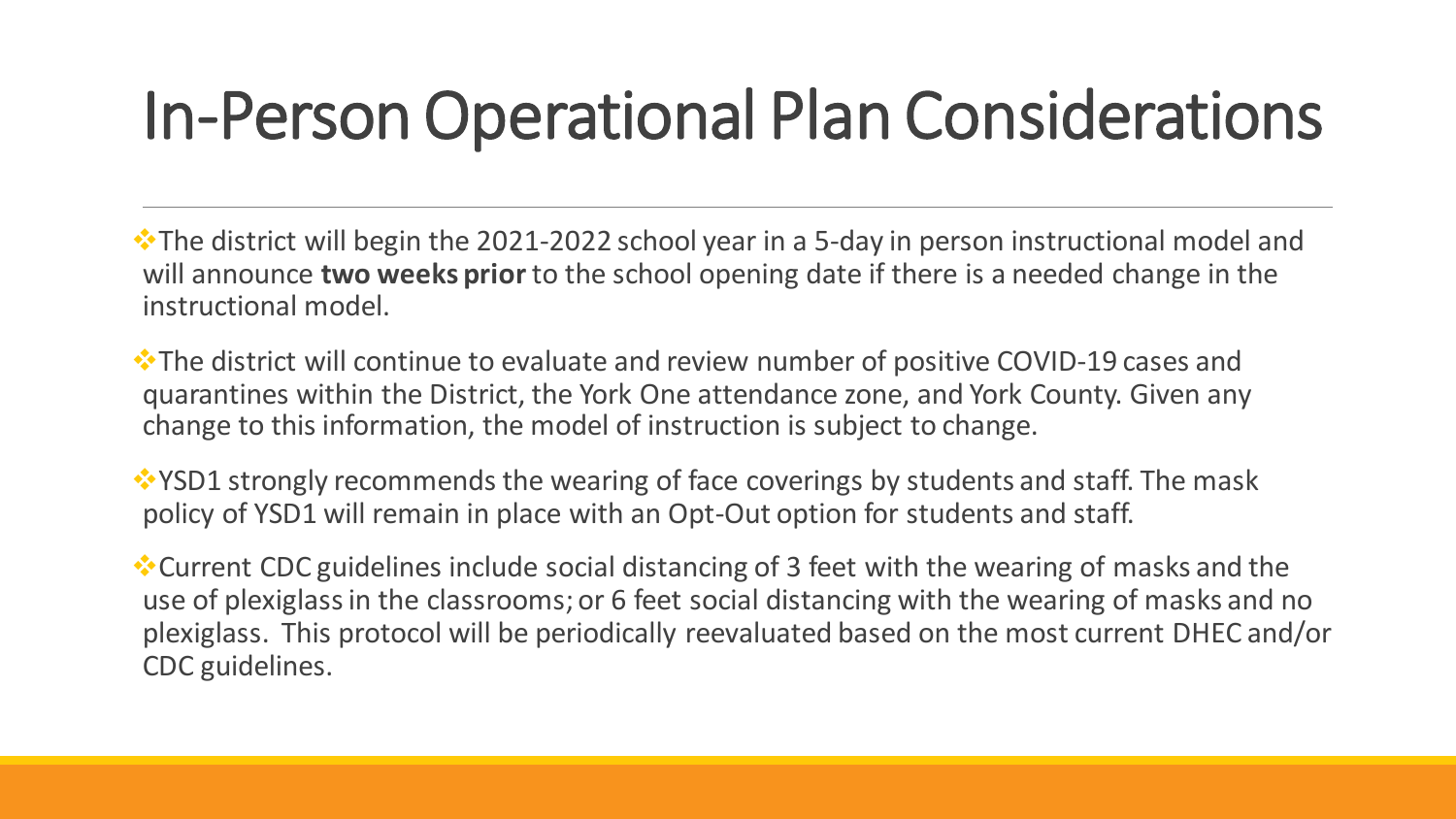# In-Person Operational Plan Considerations

❖All teachers and support staff will report to their work site regardless of the instructional model in place, unless school buildings are ordered to close by DHEC, SCDE, or the Governor.

 • Eligible staff isolating or quarantining due to COVID-19 may work remotely in accordance with Board policy AR EBC-R(1) Remote Work.

❖In-person staff meetings may take place if appropriate space is available to allow for adequate social distancing.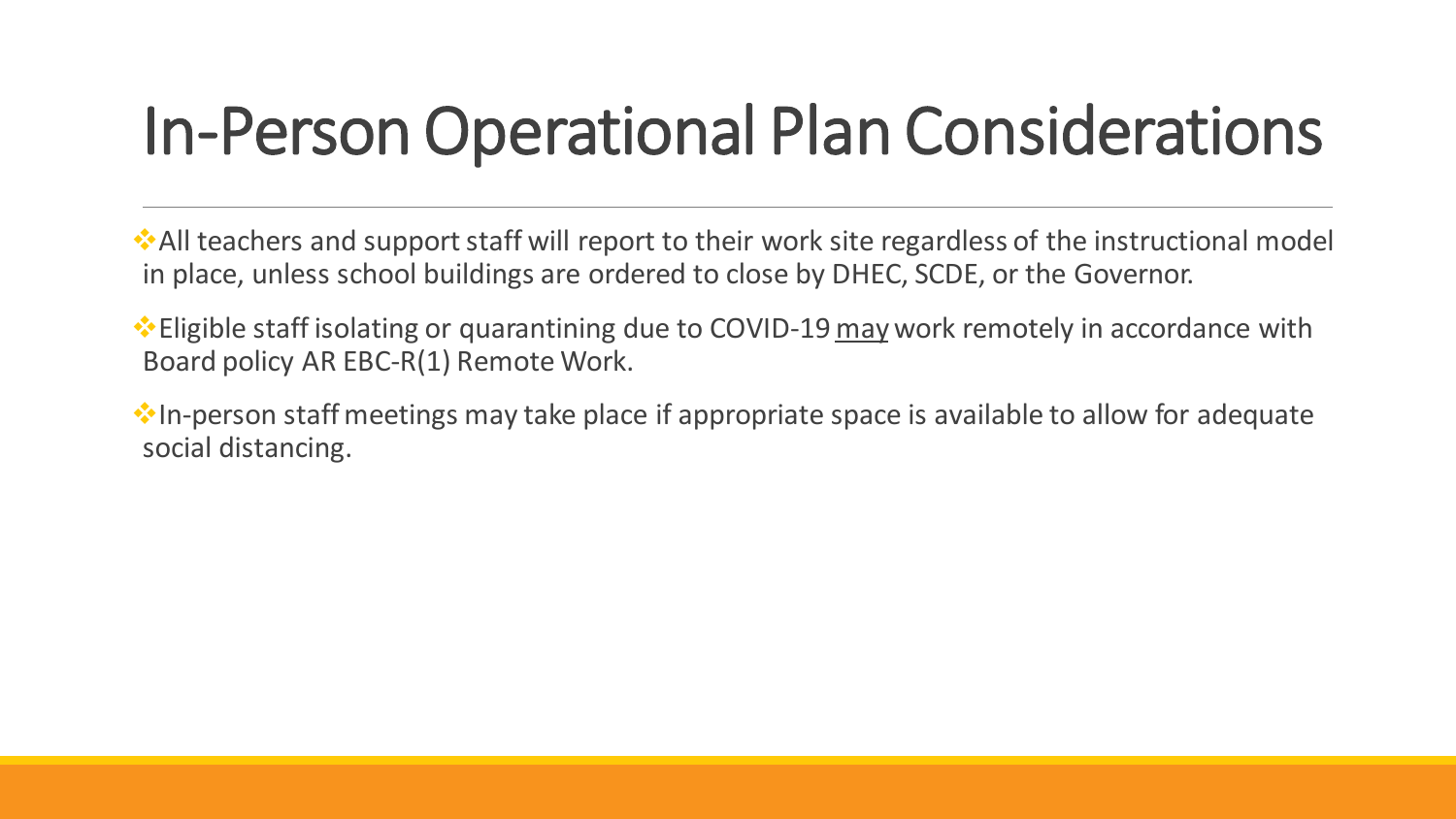# **Instructional Model Categories**

| <b>Low Spread</b>                                                                                                                                                                                                                                                                        | <b>Medium Spread</b>                                                                                                                                                                                                                                                                                                                                                                                                                                                                                                                                  | <b>High Spread</b>                                                                                                                                          |
|------------------------------------------------------------------------------------------------------------------------------------------------------------------------------------------------------------------------------------------------------------------------------------------|-------------------------------------------------------------------------------------------------------------------------------------------------------------------------------------------------------------------------------------------------------------------------------------------------------------------------------------------------------------------------------------------------------------------------------------------------------------------------------------------------------------------------------------------------------|-------------------------------------------------------------------------------------------------------------------------------------------------------------|
| Mode 1:<br><b>IN-PERSON LEARNING</b>                                                                                                                                                                                                                                                     | Mode 2:<br><b>HYBRID LEARNING</b>                                                                                                                                                                                                                                                                                                                                                                                                                                                                                                                     | Mode 3:<br><b>REMOTE LEARNING</b>                                                                                                                           |
| Five-days in person learning<br>Changes in instructional model<br>in response to virus spread at<br>class, grade, or school level<br>Strategic implementation of<br>Schedules/Operations<br>$\circ$<br>Health/Safety Protocols<br>$\circ$<br>Activities/Events/Field<br>$\circ$<br>Trips | Grades $PK - 8th$ will attend Five-<br>days in person instruction in the<br>family model<br>Grades $g - 12$ will be assigned as<br>Cohort A or Cohort B and attend<br>in-person instruction on<br>alternating days (A/B day<br>schedule). "SEE" day will not be<br>included in the hybrid model.<br>Changes to instructional model<br>in response to virus spread in<br>community, district and/or<br>school<br>Enhanced protective factors for<br>Schedules/Operations<br>$\circ$<br>Health/Safety Protocols<br>$\circ$<br>All Activities<br>$\circ$ | Remote learning from home<br>Changes in instructional model in<br>٠<br>response to virus spread at class,<br>grade, school, district, or<br>community level |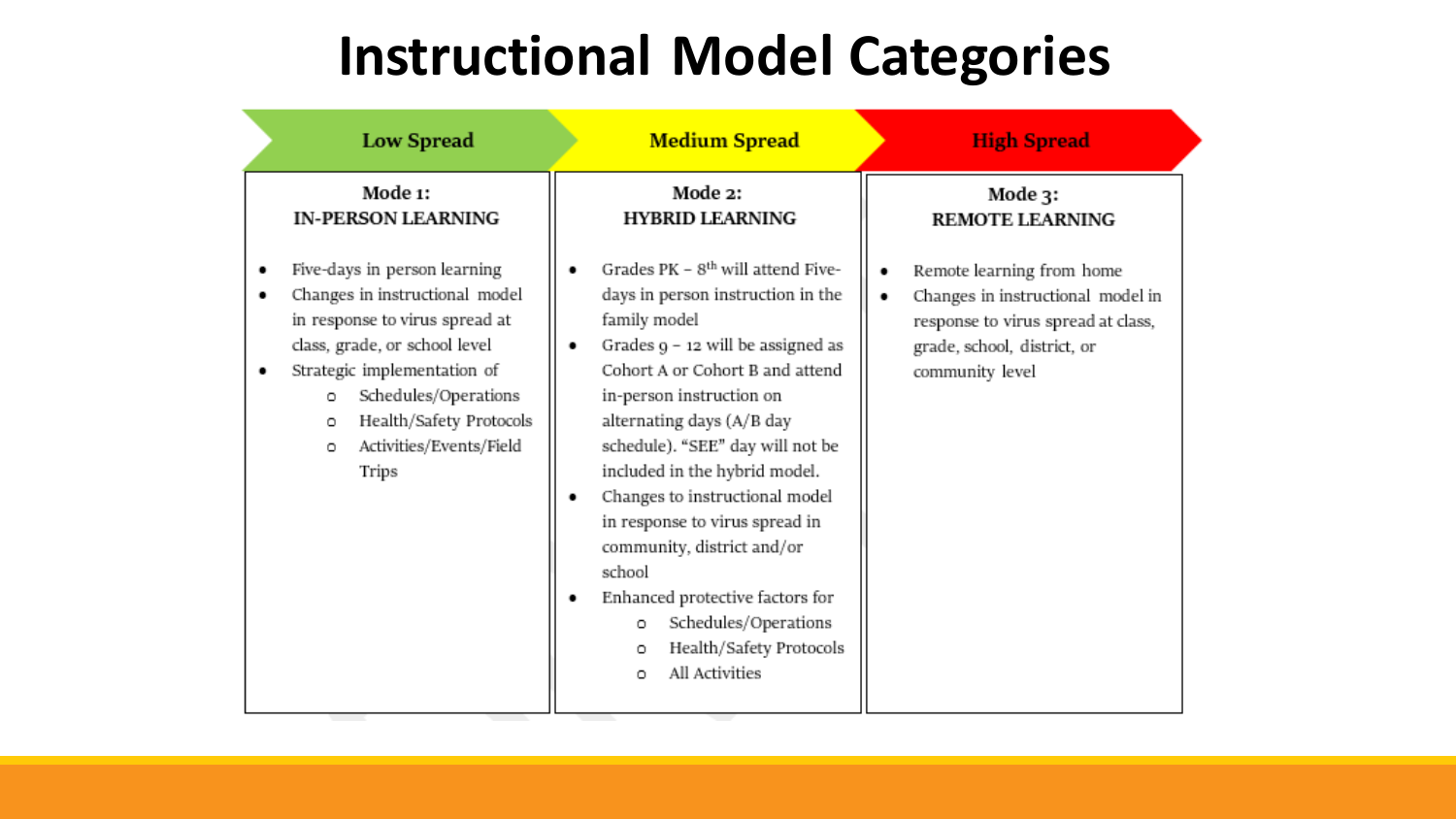# In-Person Operational Plan

## **General Protocols:**

•Per DHEC guidelines:

- Students and staff who demonstrate symptoms will isolate and participate in contact tracing.
- Vaccinated staff and students will not be contact-traced.
- District COVID-19 testing for symptomatic students and staff will be used for early return to school.
- Parents may give permission for asymptomatic COVID-19 screening if needed for participation in a special event.

•Vaccines are not required for eligible students and staff. Information regarding vaccines and availability will be shared as received.

•YSD1's Mask Policy (Policy ADD) will remain in place with an Opt-Out option for students and staff. Accommodation requests will be considered to limit unmasked exposure.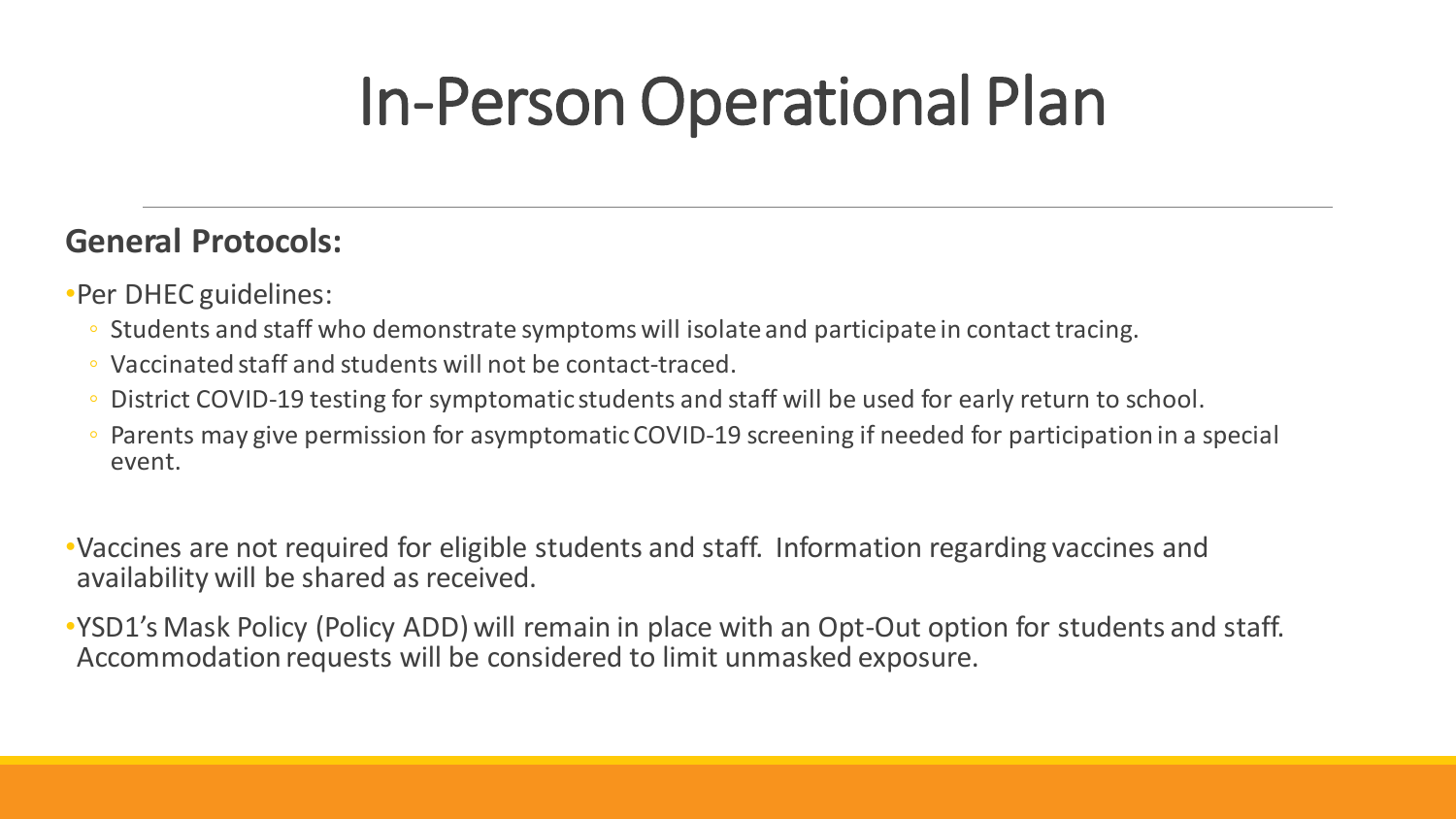# In-Person Operational Plan

## **Communication:**

- District will communicate the 2021-2022 In-Person Operational Plan on July 28, 2021. ✓**The District anticipates opening in Mode 1: In-Person Instruction.**
- Nurses will communicate with families directly when students report symptoms or are close contacts.
- Human resources will communicate with staff who report symptoms or are close contacts. Remote guidelines will be implemented for eligible staff (Board Policy AR EBC-R Remote Work).
- Principals will communicate if there are school, grade, or class level needed instructional model changes (i.e. move to remote learning).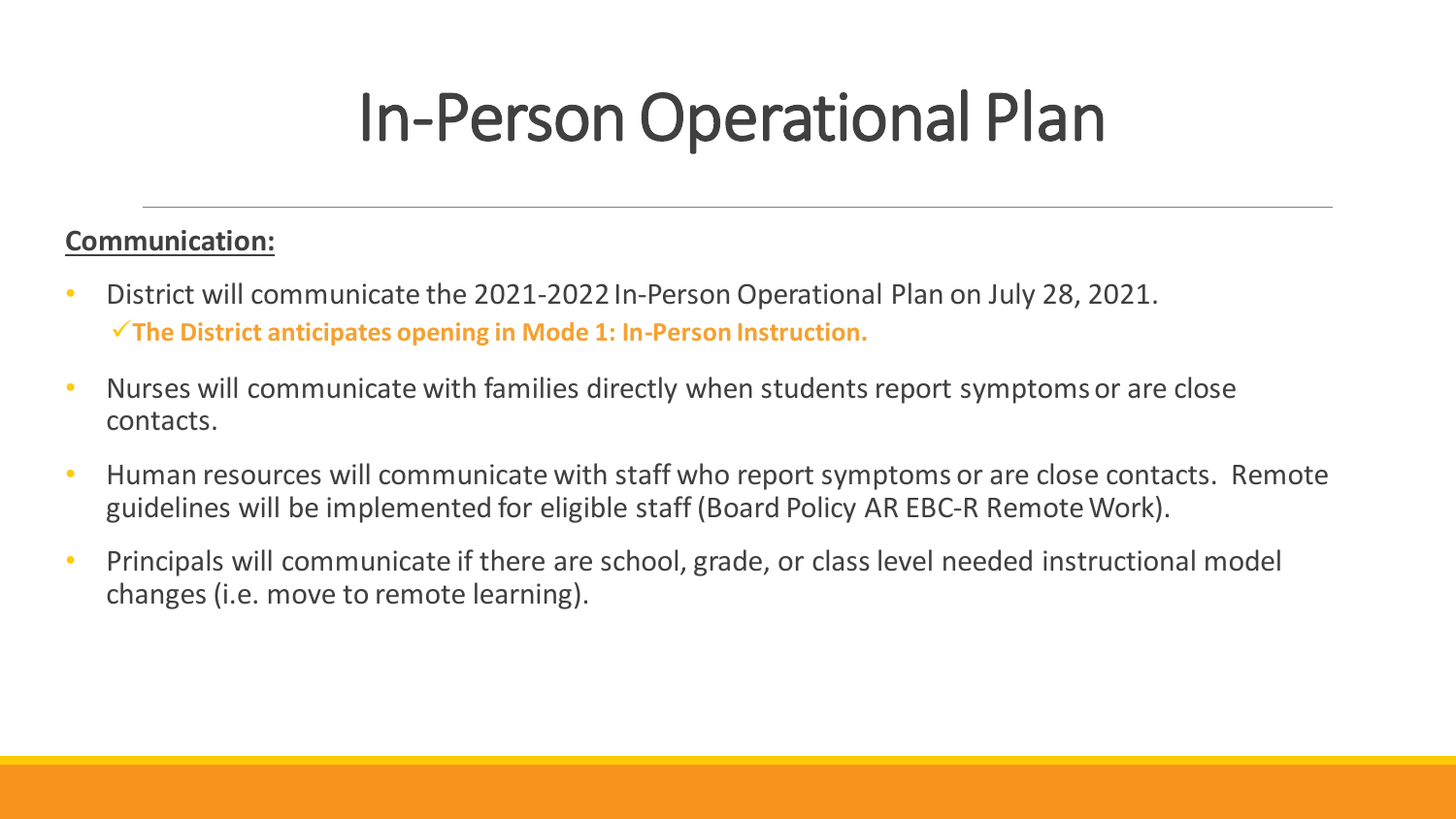## **Mode 1: In-Person Learning (5 Days) Transportation**



•Buses will run at full capacity, unless amended by the State.

•Parents will be encouraged to use carpool options as a means to decrease bus ridership.

•Drivers and students will wear face coverings while on the bus per federal requirements.

•Seating charts and/or daily picture recordings will be utilized for the purpose of contract tracing.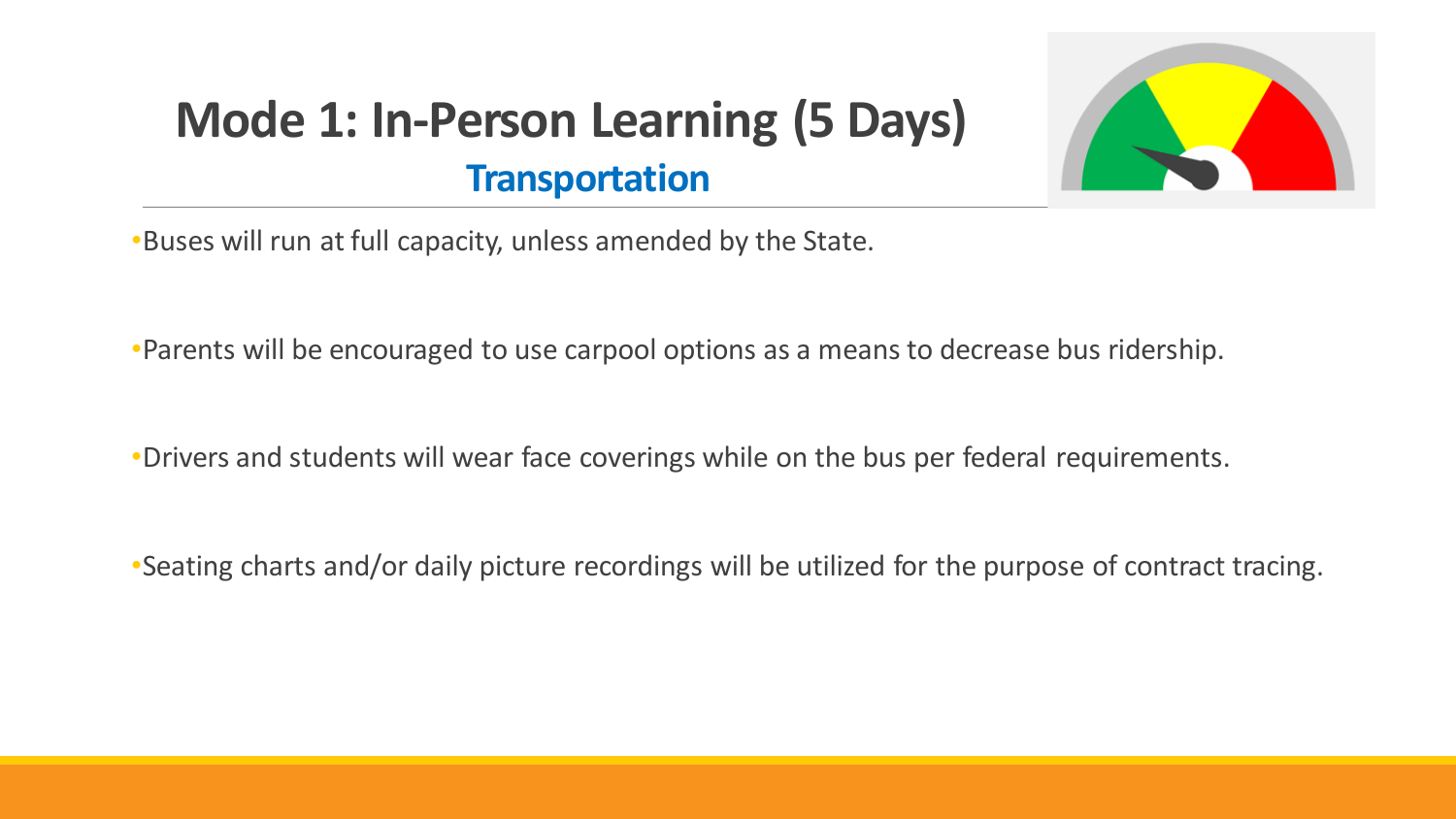## Mode 1: In-Person Learning (5 Days) **Arrivals/Dismissals**



❖Students will walk independently into buildings and report directly to homeroom or first block class.

❖Car riders and bus riders will enter building in separate designated areas to reduce crowding.

❖Staff will monitor entry to ensure students do not congregate in hallways or common areas.

❖Students will be released on a staggered schedule to parking lot, car rider line, or bus loading area to reduce crowding. Bus riders will wait in their last period class area until their bus arrives, as directed.

❖Arrival and Dismissal times are being determined.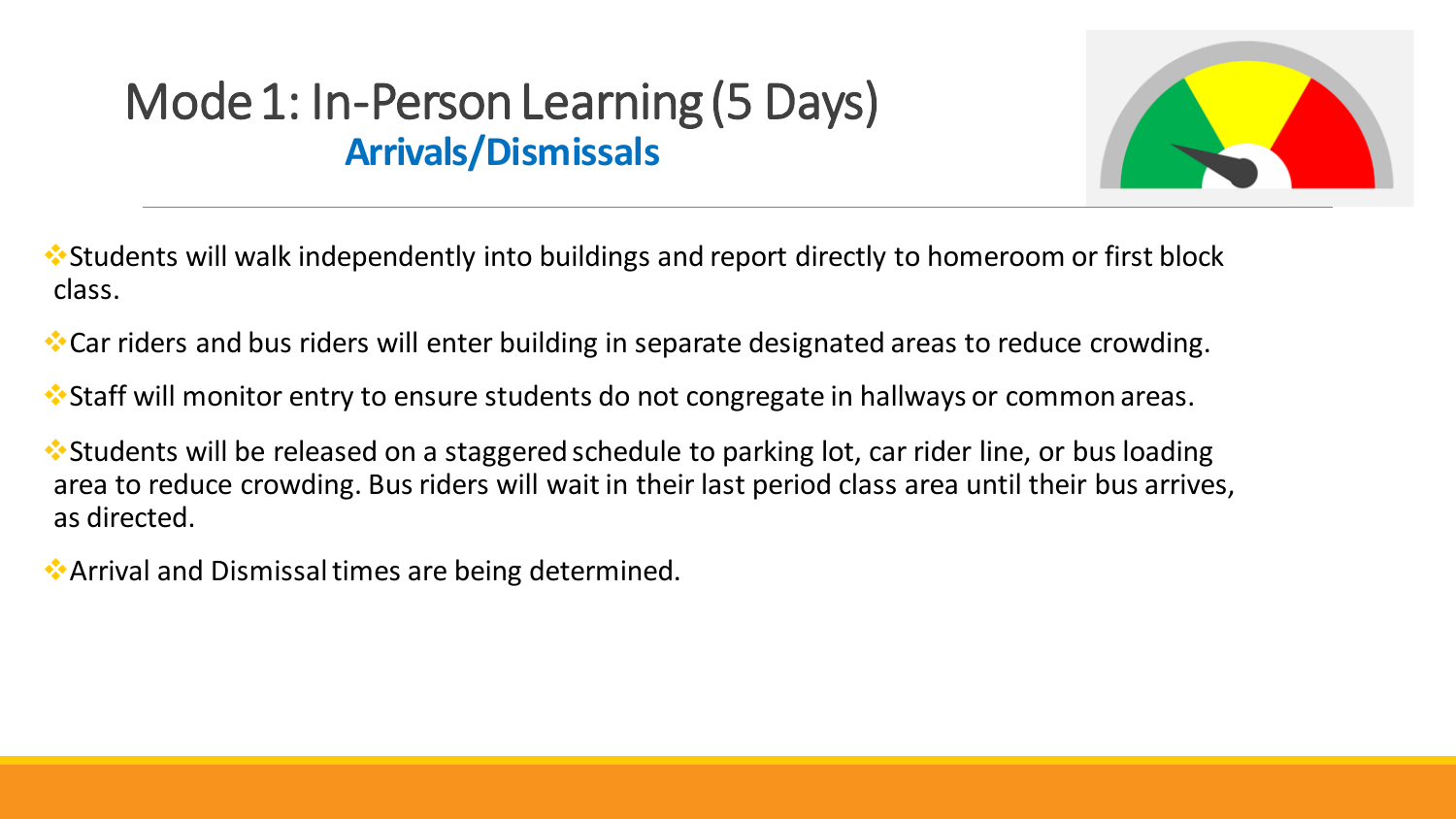## **Mode 1: In-Person Learning (5 Days) Classrooms**



- Current CDC guidance recommends the following:
	- 3 feet social distance with the use of face coverings and plexiglass

OR

- 6 feet social distance with the use of face coverings and NO plexiglass
- Smaller class size targets will be in place where possible for adequate social distancing to the extent possible.
- Desks will be placed 3 to 6 feet apart where possible.
- A limited number of desk shields and/or cubicles will remain in classes for students or parents who prefer an additional safety measure.
- For collaborative work, teachers will be encouraged to arrange the classrooms and assign collaborative groups in a manner that complies with DHEC guidance.
- Class changes will resume at all levels.
- Special areas will operate on a weekly rotation for grades K-4. Large elective classes will be taught in alternate venues where possible.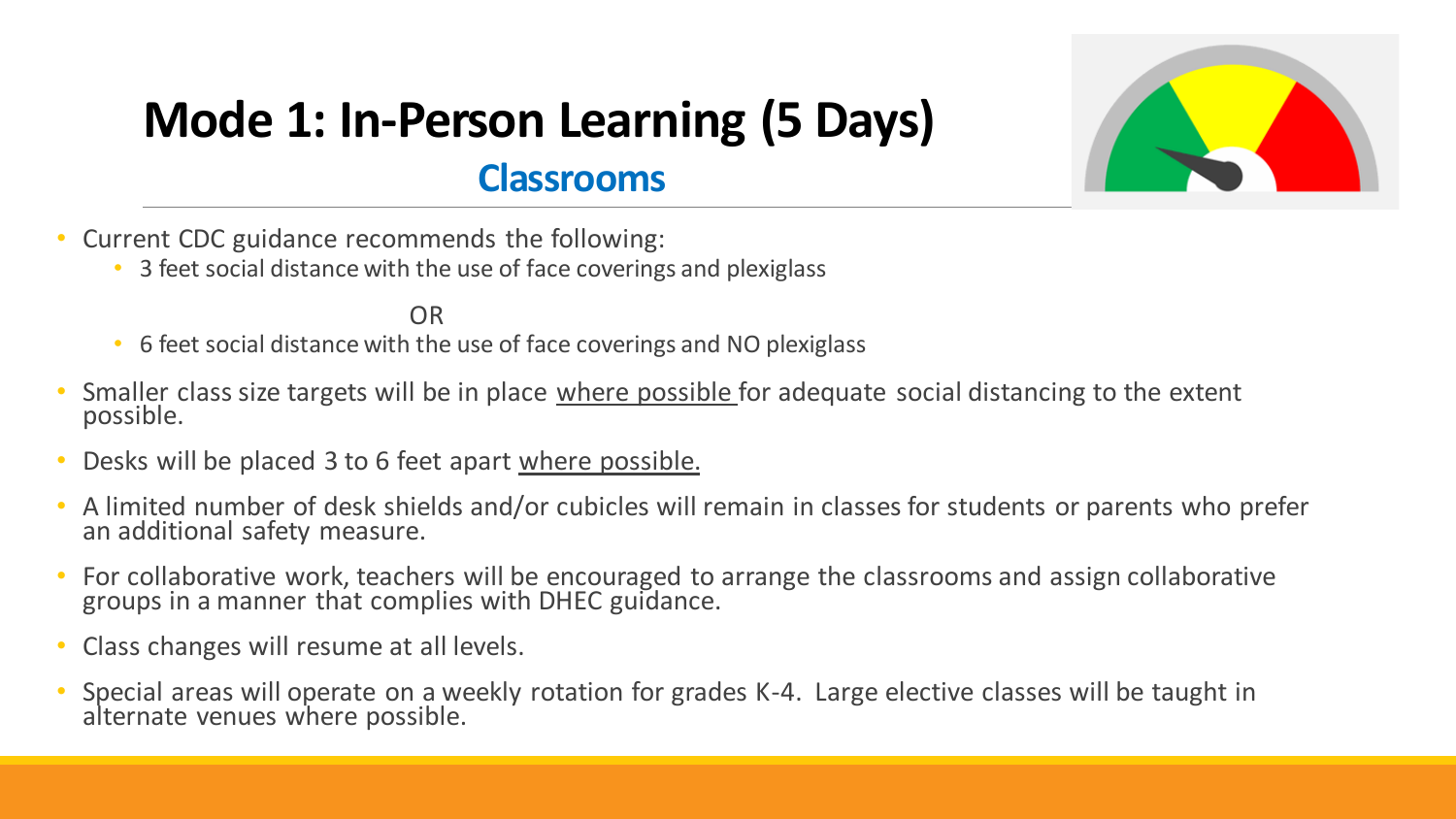# **Mode 1: In-Person Learning (5 Days) Meal Services**



- Cafeteria staff will continue to serve meals with no student self-service.
- Cafeteria will continue using pre-packaged utensils, napkins, and condiments.
- Students may eat in the cafeteria if the schedule permits at each building and if able to meet the following guidelines:
	- 6 feet social distancing
	- Using the family model in Grades  $K 8$

•If the building schedule does not permit or the guidelines above cannot be met, students will eat in their classrooms and follow social distancing guidelines.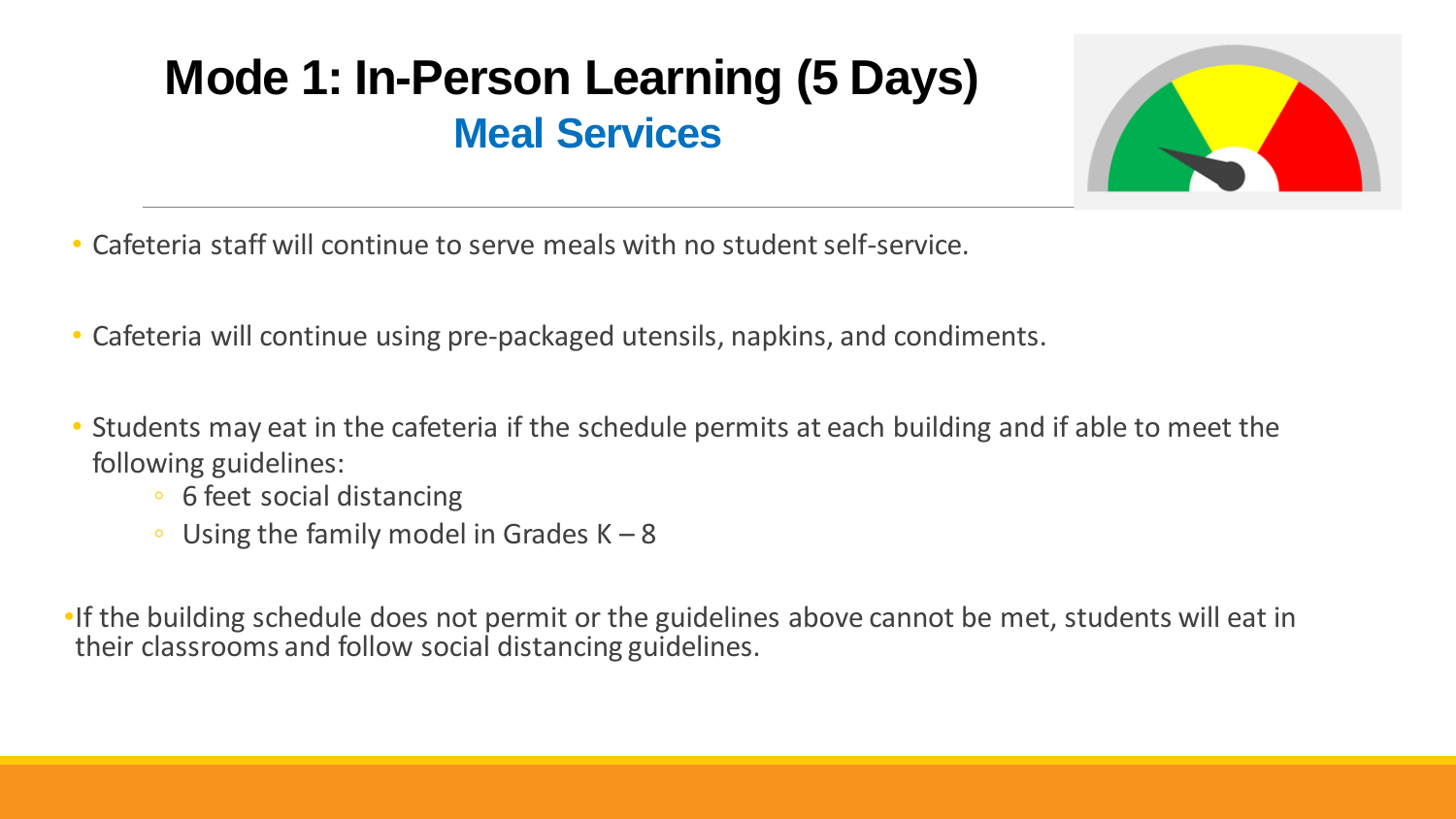## **Mode 1: In-Person Learning (5 Days) Meal Services**



•Schools may accommodate cafeteria spacing with

- Additional lunch periods, and/or
- Additional designated eating areas, and/or
- Outdoor eating locations (weather permitting)

•Requests for outside food from a vendor for special events will be reviewed/approved on a caseby-case basis.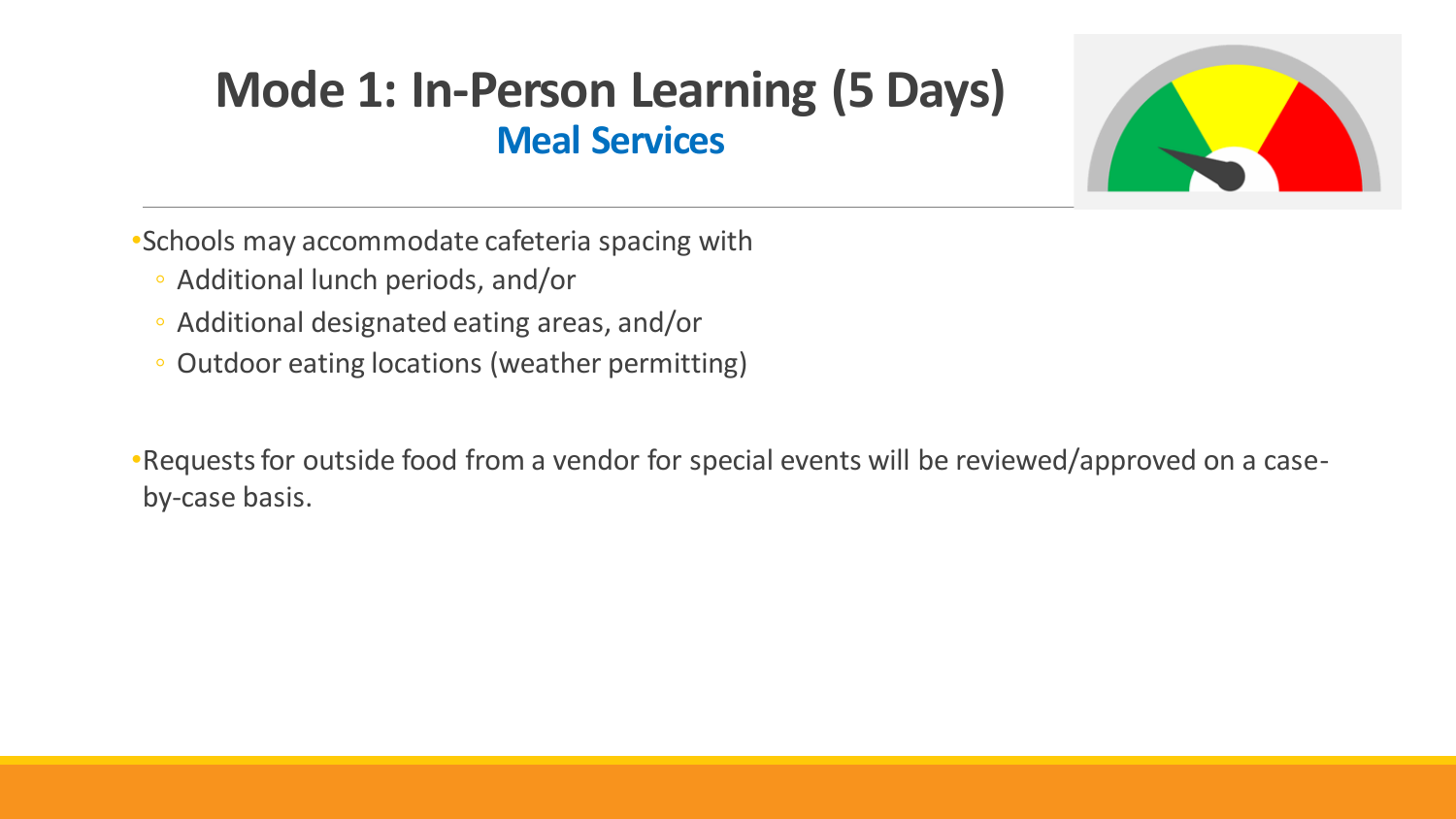## **Mode 1: In-Person Learning (5 Days) Common Areas**



•Selected water fountains will be available throughout the schools. Open water fountains will be cleaned throughout the day by the custodial staff. Students may bring their own unopened water bottles to school.

•Common areas (main office, hallways, teacher work rooms, restrooms, specialized classrooms) will be cleaned regularly by custodial staff.

•Teachers, when possible, will schedule restroom breaks.

•During recess times, students play with "family" classmates when indoors and students play with any classmates when outdoors.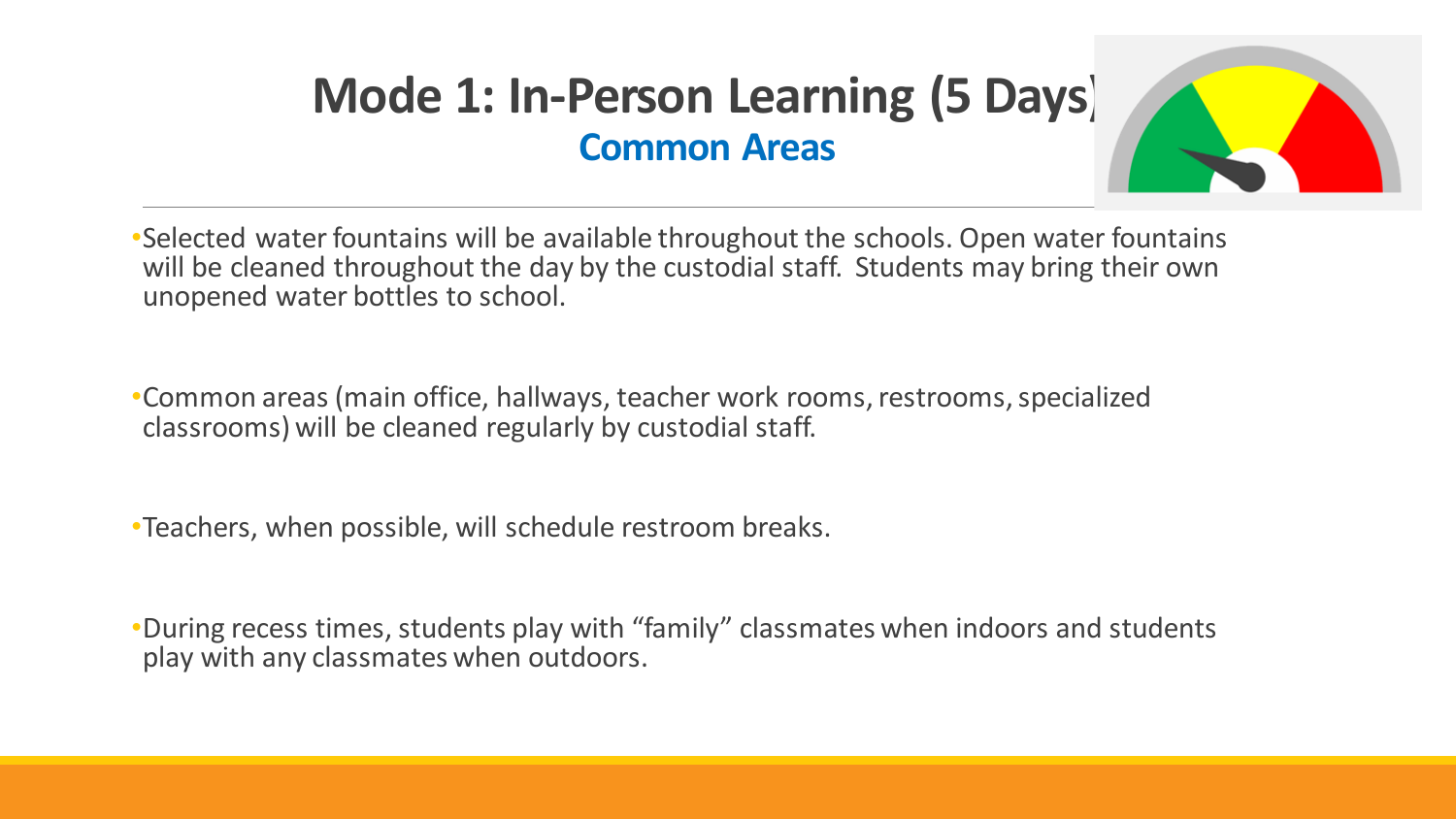

## **Mode 1: In-Person Learning (5 Days) Athletics and Extra Curricular Activities**

- SCHSL guidelines will be followed for sports participation, venue capacity, & travel (Masks on buses per federal guidelines). Masks will be required on buses per federal guidelines and if the venue or event host requires.
- Field trips, activities, and competitions will resume. (Masks will be required on buses per federal guidelines and/or venue requires).
- Overnight field trips will be reviewed. Approval will be based upon compliance of the venue with CDC guidelines.
- Schools will use a combination of in-person and virtual models for events, ceremonies, registration, Meet the Teacher, etc.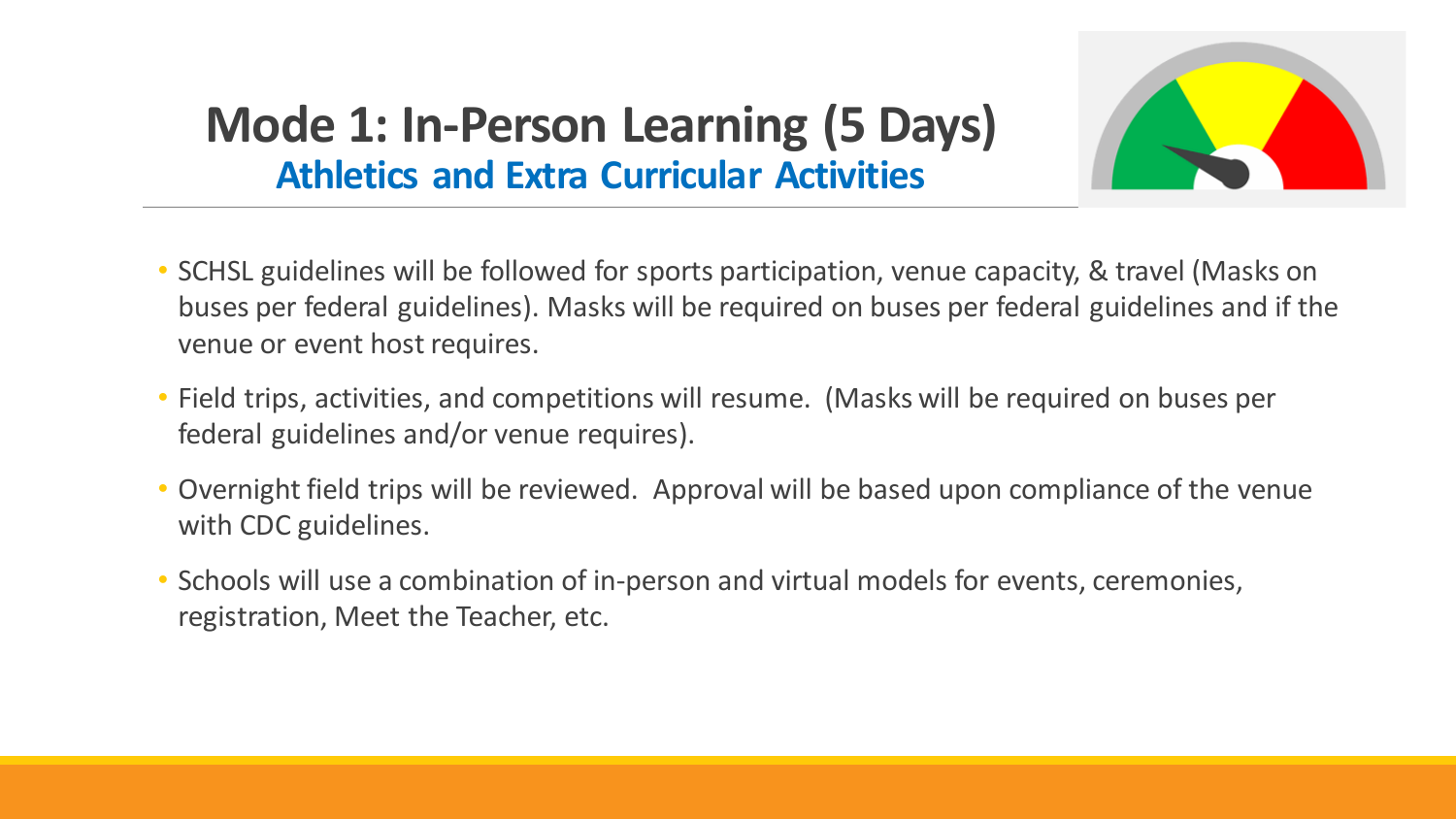## **Mode 1: In-Person Learning (5 Days) Facility Cleaning**



- Common and high touch areas will be cleaned throughout the day by custodial teams.
- Teachers will wipe-down classes mid-day and custodians at the end of the day. If eating in the classroom desks/table surfaces should be wiped down before and after food consumption.
- District teams will continue disinfecting protocols after hours for those rooms/spaces where there has been COVID-19 spread.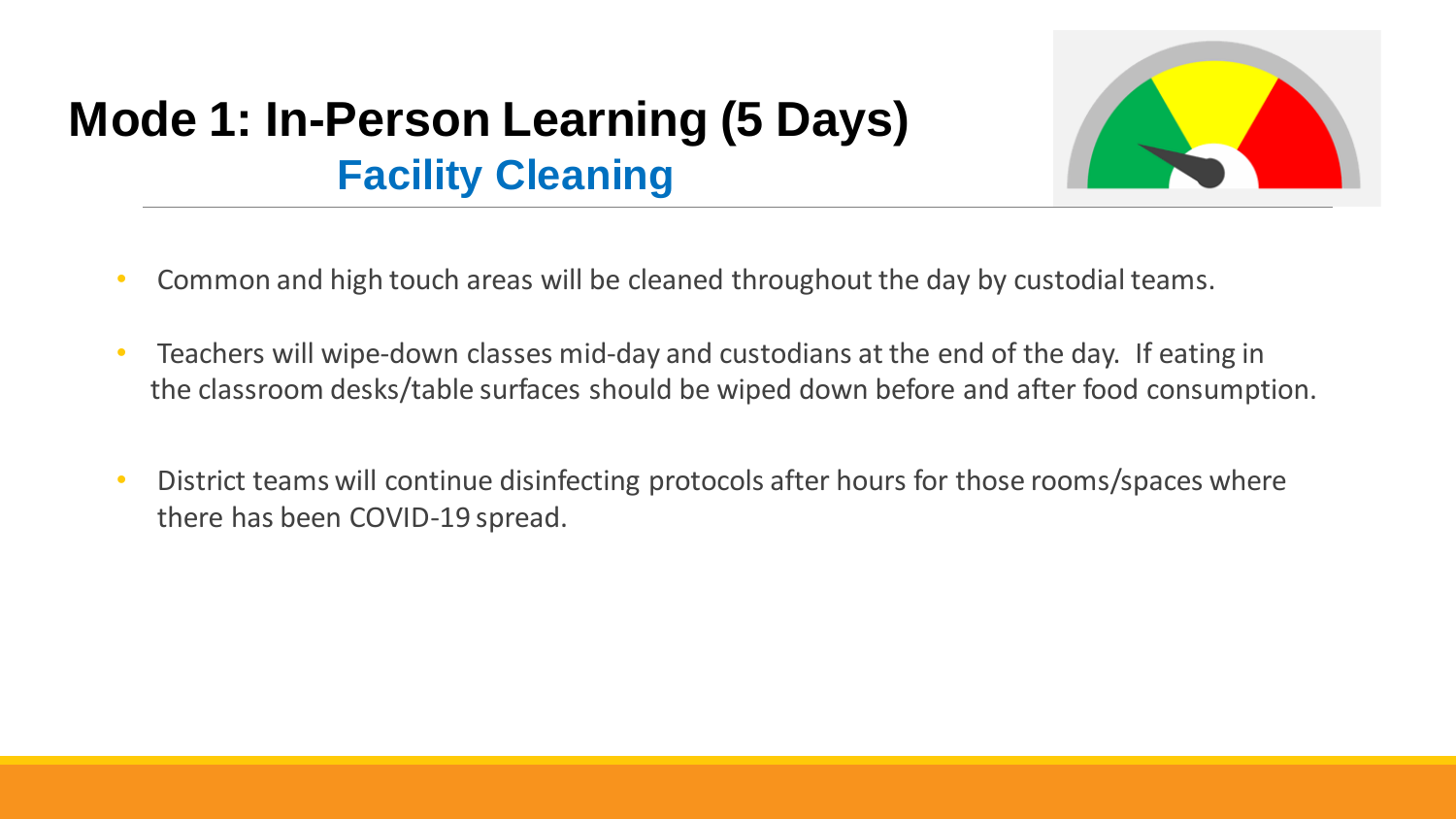

## **Mode 1: In-Person Learning (5 Days) Visitors and Vendors**

❖Visitors will be allowed in the office only. Anything dropped off for a student will be dropped off in the office. No visitors will be allowed in classrooms.

❖There may be incidents when visitors need to enter the building, outside of the main office, for school business. Such incidents may include, but are not limited to, vendors, school board members, job candidates, special needs meetings and parent conferences. **All visitors are strongly encouraged to wear a face covering to enter the facility. (Refer to Policy ADD)**

❖Schools will use a combination of in-person and virtual models for events, ceremonies, registration, Meet the Teacher/Open House, etc.

❖Special events will be planned for reduced indoor capacities & distancing; outdoor events will be encouraged if weather permits.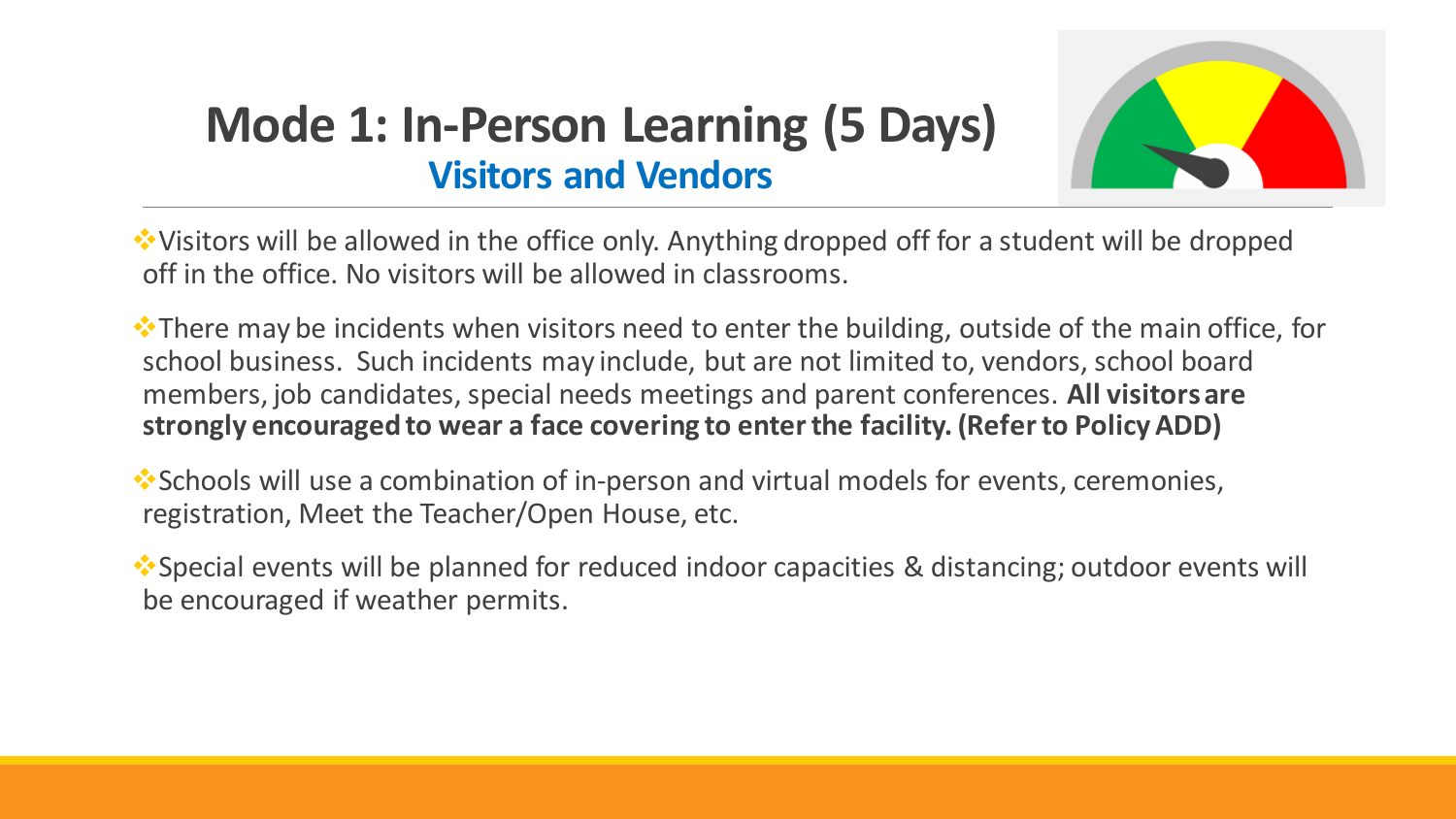# **Mode 2: Hybrid Learning**



- Students in PK 8<sup>th</sup> grade will utilize the cohort model (i.e. "family model") and continue attending 5-day in-person instruction.
- •Students in grades 9-12 will be assigned to Cohort Group A or Cohort Group B and attend inperson instruction on alternating days (A/B day schedule). "SEE" day will not be included in the hybrid model.
- •Families with multiple children in grades 9 12 may request that all students in their household be assigned to the same cohort group by contacting the school principal to make a special request.
- •Other special considerations **are not** guaranteed and will be addressed on a case-by-case basis.